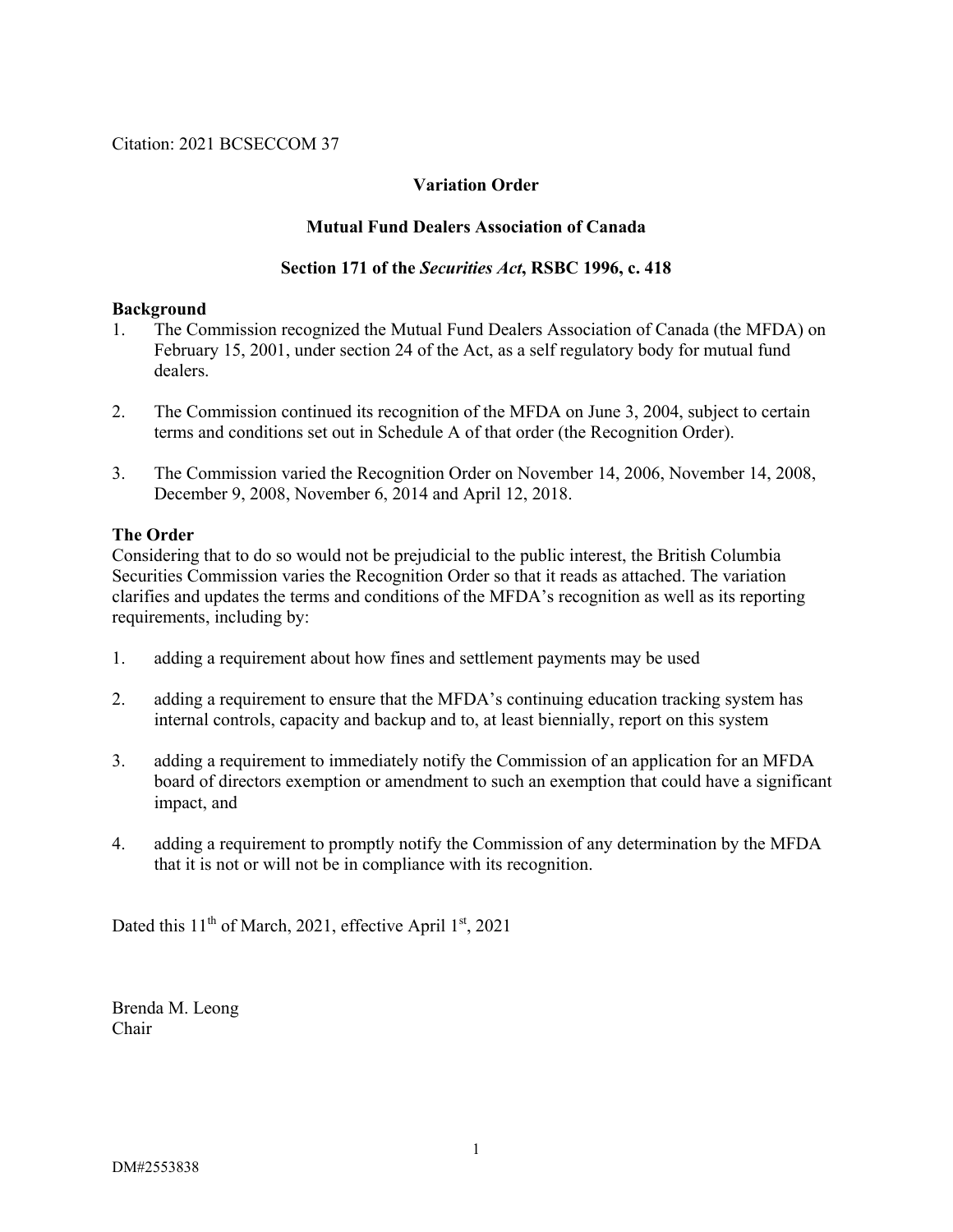### **Recognition Order**

### **Mutual Fund Dealers Association of Canada**

#### **Section 24 of the** *Securities Act***, RSBC 1996, c. 418**

#### **Background**

The Commission recognized the Mutual Fund Dealers Association of Canada (MFDA) under section 24 of the Act as a self-regulatory body for mutual fund dealers on February 15, 2001, subject to certain terms and conditions. The Commission continued its recognition of the MFDA on June 3, 2004, subject to certain terms and conditions set out in Schedule A of that order (the Recognition Order). The Commission varied the Recognition Order on November 14, 2006, November 14, 2008, December 9, 2008, November 6, 2014, and April 12, 2018.

The MFDA has been recognized by the Alberta Securities Commission, Financial and Consumer Affairs Authority of Saskatchewan, Manitoba Securities Commission, Ontario Securities Commission, Nova Scotia Securities Commission, Financial and Consumer Services Commission of New Brunswick, and Government of Prince Edward Island Superintendent of Securities (together with the Commission, Recognizing Regulators) as a self-regulatory organization or self-regulatory body under applicable legislation.

The Recognizing Regulators entered into a Memorandum of Understanding regarding oversight of the MFDA effective October 2, 2013, and made amendments effective April 1, 2021 (MOU). The MOU includes a Joint Rule Review Protocol (JRRP) for review and approval of, or non-objection to, Rule Changes (as defined in the MOU) of the MFDA.

### **Order**

The Commission, considering it to be in the public interest, continues its recognition of the MFDA under section 24 of the Act as a self-regulatory body for mutual fund dealers, on the terms and conditions attached as Schedule "A". Recognition continues until the Commission, after giving the MFDA an opportunity to be heard, revokes it.

Dated April 12, 2018 Varied April 1, 2021

Brenda M. Leong Chair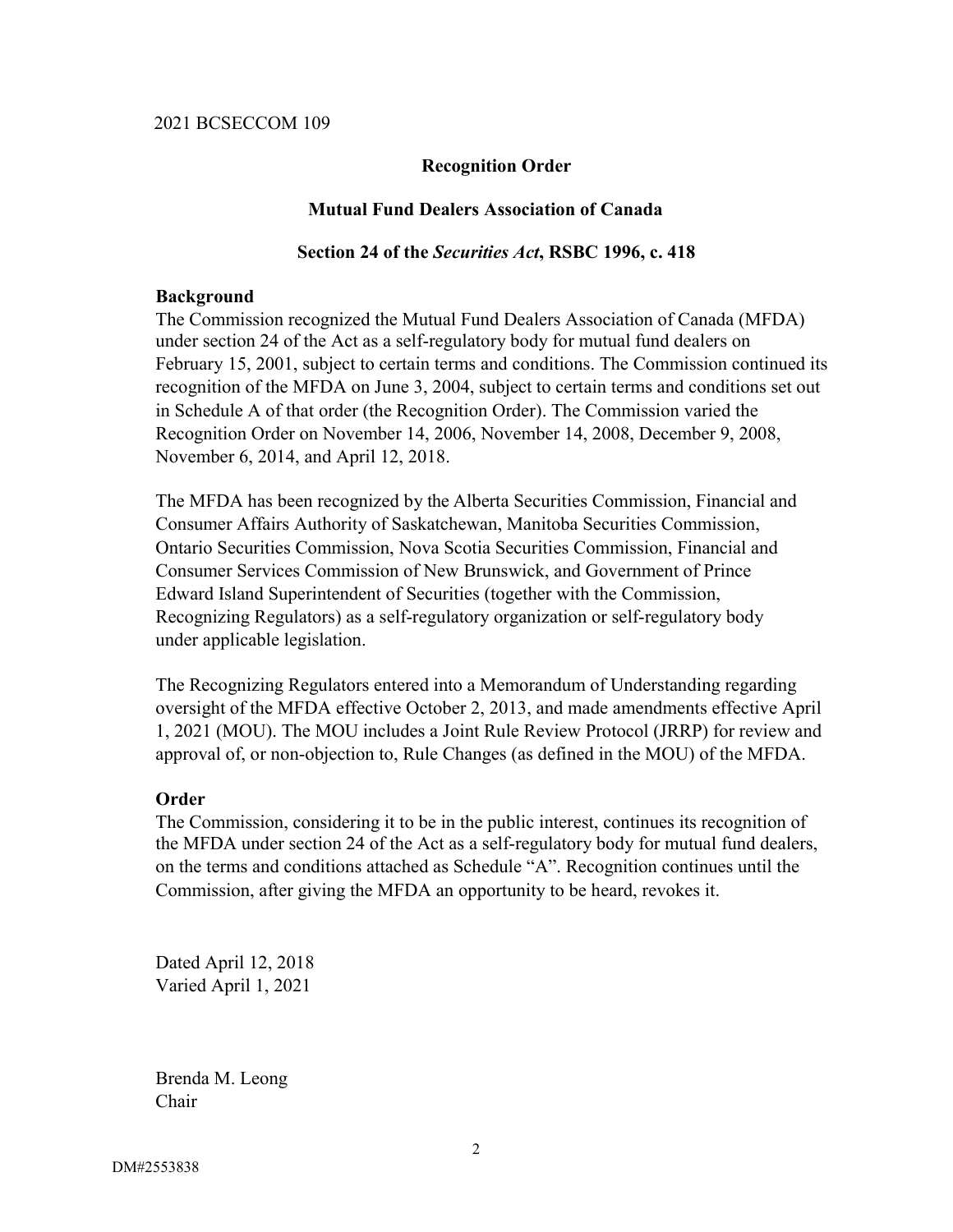# **Schedule A**

### **Terms and Conditions of Recognition of the Mutual Fund Dealers Association of Canada as a Self-Regulatory Organization for Mutual Fund Dealers**

#### **1. Definitions**

For the purposes of this Schedule:

"Approved Person" has the same meaning as that under the MFDA rules, as amended by the MFDA and approved by the Commission from time to time;

"member" means a member of the MFDA;

"MFDA IPC" means MFDA Investor Protection Corporation;

"rules" means the by-laws, rules, regulations, policies, forms, and other similar instruments of the MFDA; and

"securities legislation" has the same meaning as that defined in National Instrument 14-101.

### **2. Status**

The MFDA is and shall remain a not-for-profit corporation.

### **3. Corporate Governance**

- (a) The MFDA's arrangements with respect to the appointment, removal from office and functions of the persons ultimately responsible for making or enforcing the rules of the MFDA, being the Board of Directors (the "Board"), shall secure a proper balance between the interests of the different members of the MFDA in order to ensure diversity of representation on the Board. In recognition that the protection of the public interest is a primary goal of the MFDA, a reasonable number and proportion of directors on the Board and on the committees of the Board shall be and remain during their term of office Public Directors as defined in By-law No. 1 of the MFDA.
- (b) The MFDA's governance structure shall provide for:
	- (i) at least 50% of its directors, other than its President and Chief Executive Officer, shall be Public Directors;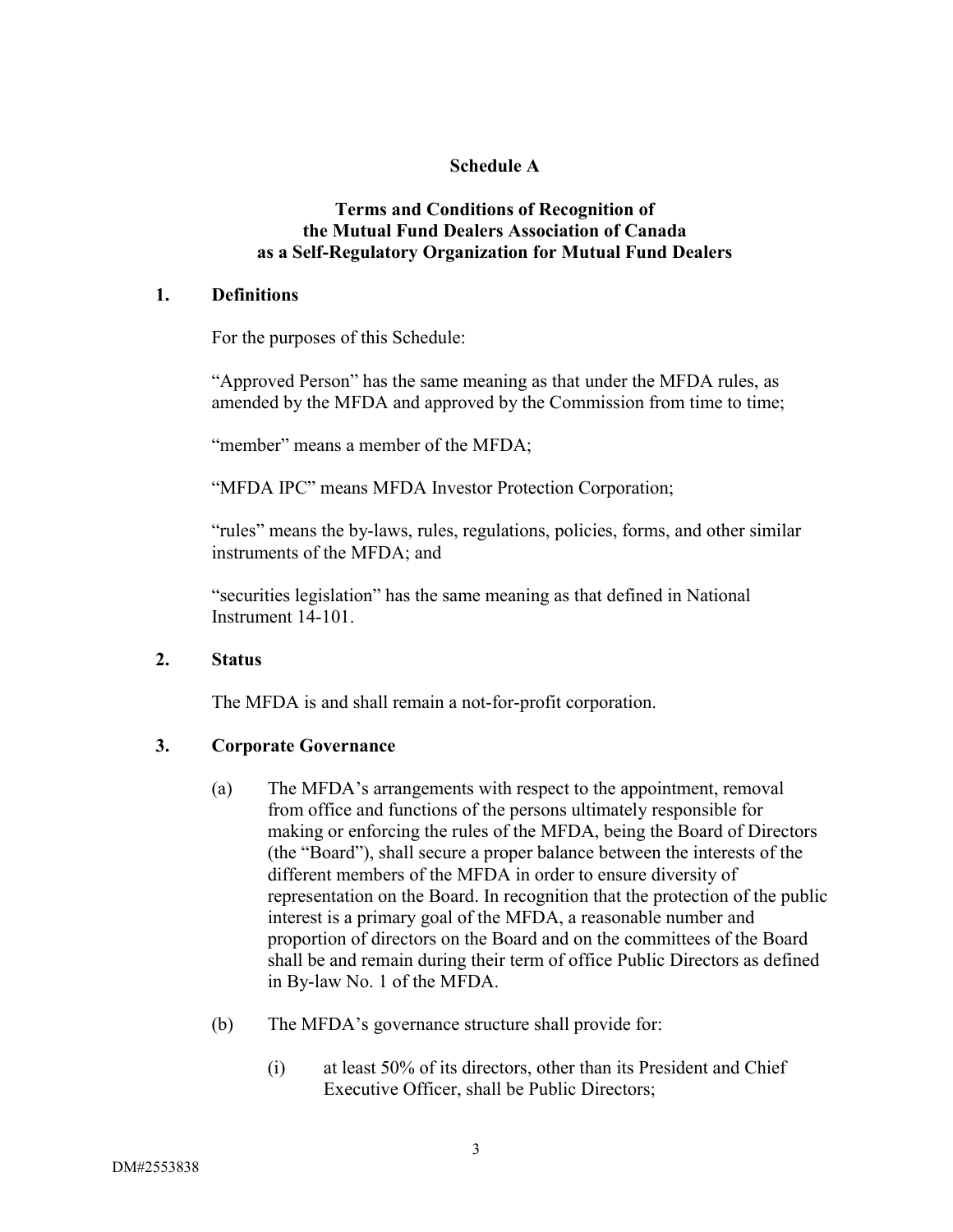- (ii) the President and Chief Executive Officer of the MFDA is deemed to be neither a Public Director nor a non-Public Director;
- (iii) appropriate representation of Public Directors on committees and bodies of the Board, in particular:
	- (A) at least 50% of directors on the governance committee of the Board shall be Public Directors,
	- (B) a majority of directors on the audit committee of the Board shall be Public Directors,
	- (C) at least 50% of directors on the executive committee of the Board, if any, shall be Public Directors,
	- (D) meetings of the Board shall have a quorum requirement of a reasonable number and proportion of Public Directors and non-Public Directors, with at least two Public Directors, and
	- (E) meetings of any committee or body of the Board shall have a quorum requirement of a reasonable number and proportion of Public Directors and non-Public Directors, provided that if the committee or body has Public Directors then the quorum must require at least one Public Director be present;
- (iv) the remaining number of directors serving on the Board and on the above referred to committees and bodies of the Board, shall consist of directors representing the different members of the MFDA to ensure diversity of representation on the Board in accordance with paragraph (A);
- (v) appropriate qualification, remuneration, and conflict of interest provisions and provisions with respect to the limitation of liability of and indemnification protection for directors, officers and employees of the MFDA; and
- (vi) a chief executive officer and other officers, all of whom, except for the chair of the Board, are independent of any member.

### **4. Fees**

(a) Any and all fees imposed by the MFDA on its members shall be equitably allocated and bear a reasonable relation to the costs of regulating members, carrying out the MFDA's objects and protecting the public interest. Fees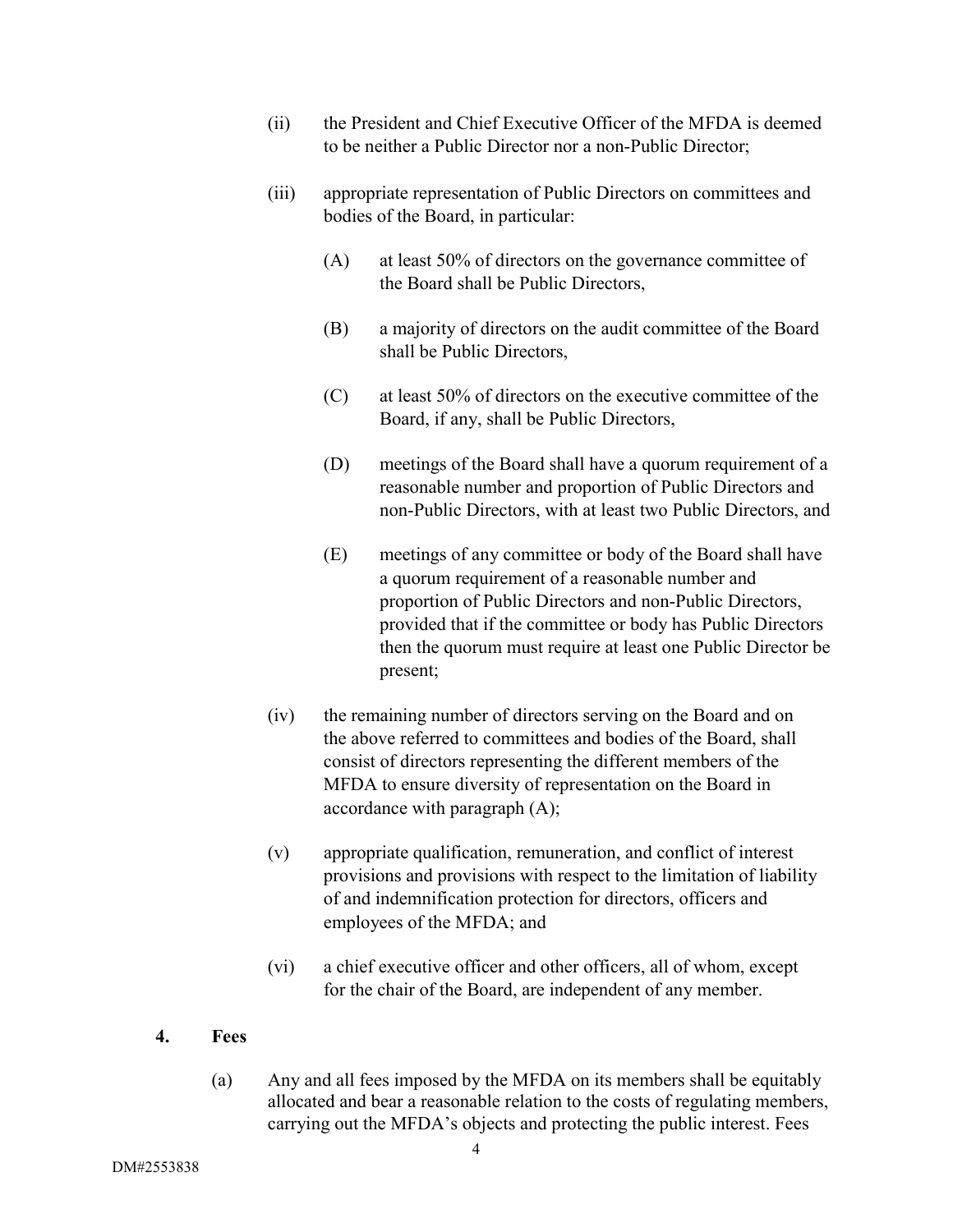shall not have the effect of creating unreasonable barriers to membership and shall be designed to ensure that the MFDA has sufficient revenues to discharge its responsibilities.

(b) The MFDA's process for setting fees shall be fair, transparent, and appropriate.

# **5. Compensation or Contingency Trust Funds**

The MFDA shall co-operate with and assist the MFDA IPC and any compensation funds or contingency trust funds that are from time to time considered by the Commission under securities legislation to be compensation funds or contingency trust funds for mutual fund dealers. The MFDA shall ensure that its rules give it the power to assess members, and require members to pay such assessments, on account of assessments or levies made by or in respect of the MFDA IPC.

## **6. Membership Requirements**

- (a) The MFDA's rules shall permit all properly registered mutual fund dealers who satisfy the membership criteria to become members thereof and shall provide for the non-transferability of membership.
- (b) Without limiting the generality of the foregoing, the MFDA's rules shall provide for:
	- (i) reasonable financial and operational requirements, including minimum capital and capital adequacy, debt subordination, bonding, insurance, record-keeping, new account, knowledge of clients, suitability of trades, supervisory practices, segregation, protection of clients' funds and securities, operation of accounts, risk management, internal control and compliance (including a written compliance program), client statement, settlement, order taking, order processing, account inquiries, confirmation and back office requirements;
	- (ii) reasonable proficiency requirements (including training, education and experience) with respect to Approved Persons of members;
	- (iii) consideration of disciplinary history, including breaches of applicable securities legislation, the rules of other self-regulatory organizations or MFDA rules, prior involvement in criminal, relevant quasi-criminal, administrative or insolvency proceedings or civil proceedings involving business conduct or alleging fraudulent conduct or deceit, and prior business and other conduct generally, of applicants for membership and any partners, directors and officers, in order that membership may, where appropriate, be refused where any of the foregoing have previously engaged in improper conduct, and shall be refused where the past conduct of any of the foregoing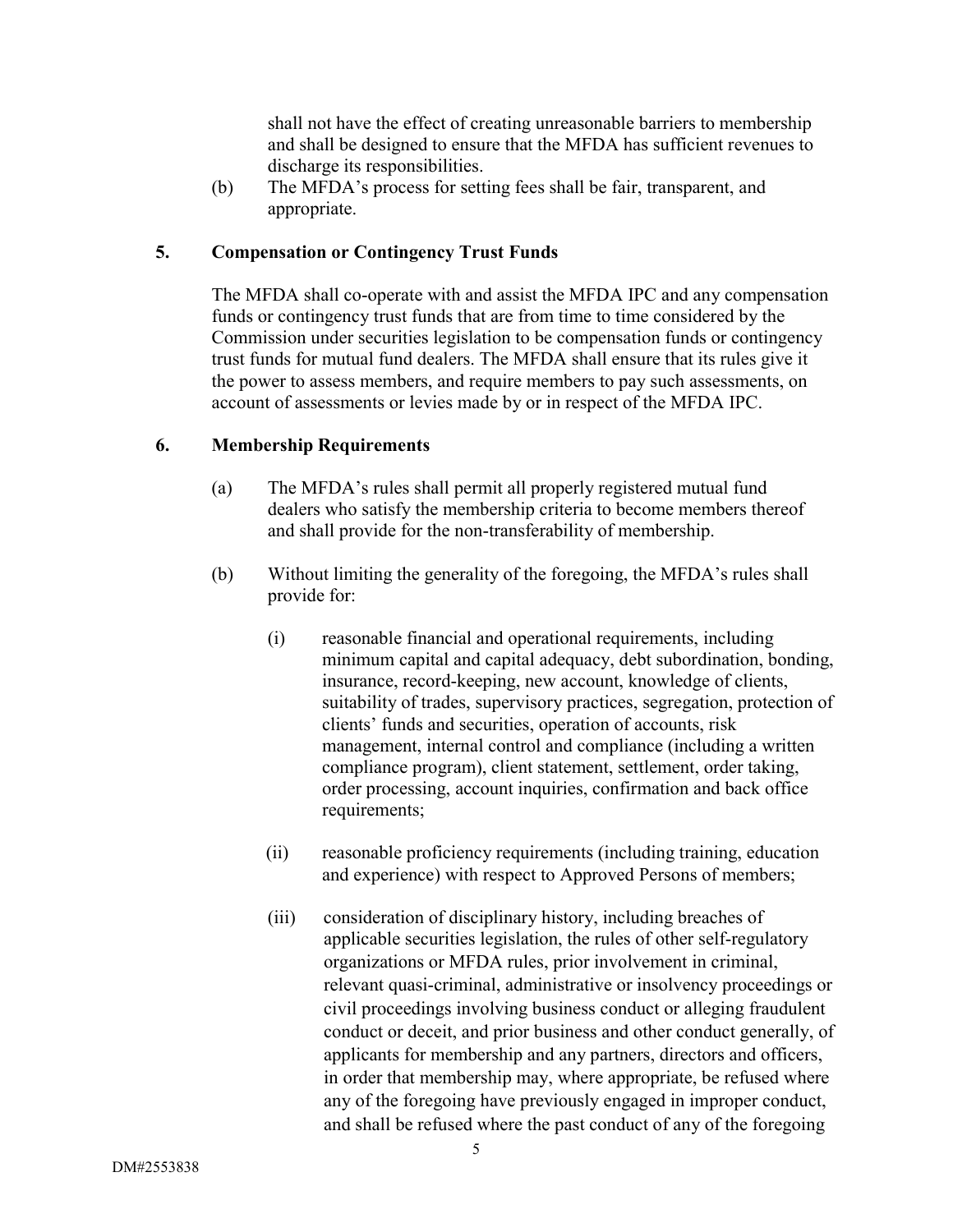affords reasonable grounds for belief that the applicant's business would not be conducted with integrity;

- (iv) reasonable consideration of relationships with other members and other business activities to ensure the appropriateness thereof; and
- (v) consideration of the ownership of applicants for membership under the criteria established in paragraph 6(E).
- (c) The MFDA shall require members to confirm to the MFDA that persons that it wishes to sponsor, employ or associate with as Approved Persons comply with applicable securities legislation and are properly registered.
- (d) The MFDA rules shall require a member to give prior notice to the MFDA before any person or company acquires a material registered or beneficial interest in securities or indebtedness of or any other ownership interest in the member, directly or indirectly, or becomes a transferee of any such interests, or before the member engages in any business combination, merger, amalgamation, redemption or repurchase of securities, dissolution or acquisition of assets. In each case there may be appropriate exceptions in the case of publicly traded securities, de minimis transactions that do not involve changes in de facto or legal control or the acquisitions of material interests or assets, and non-participating indebtedness.
- (e) The MFDA rules shall require approval by the MFDA in respect of all persons or companies proposing to acquire an ownership interest in a member in the circumstances outlined in paragraph  $6(D)$  and, except as provided in paragraph 6(F), for approval of all persons or companies that satisfy criteria providing for:
	- (i) consideration of disciplinary history, including breaches of applicable securities legislation, the rules of other self-regulatory organizations or MFDA rules, involvement in criminal, relevant quasi-criminal, administrative or insolvency proceedings or civil proceedings involving business conduct or alleging fraudulent conduct or deceit, and prior business and other conduct generally; and
	- (ii) reasonable consideration of relationships with other members and involvement in other business activities to ensure the appropriateness thereof.
- (f) The MFDA rules shall give the MFDA the right to refuse approval of all persons or companies that are proposing to acquire an ownership interest in a member in the circumstances outlined in paragraph 6(D) who do not agree to:
	- (i) submit to the jurisdiction of the MFDA and comply with its rules;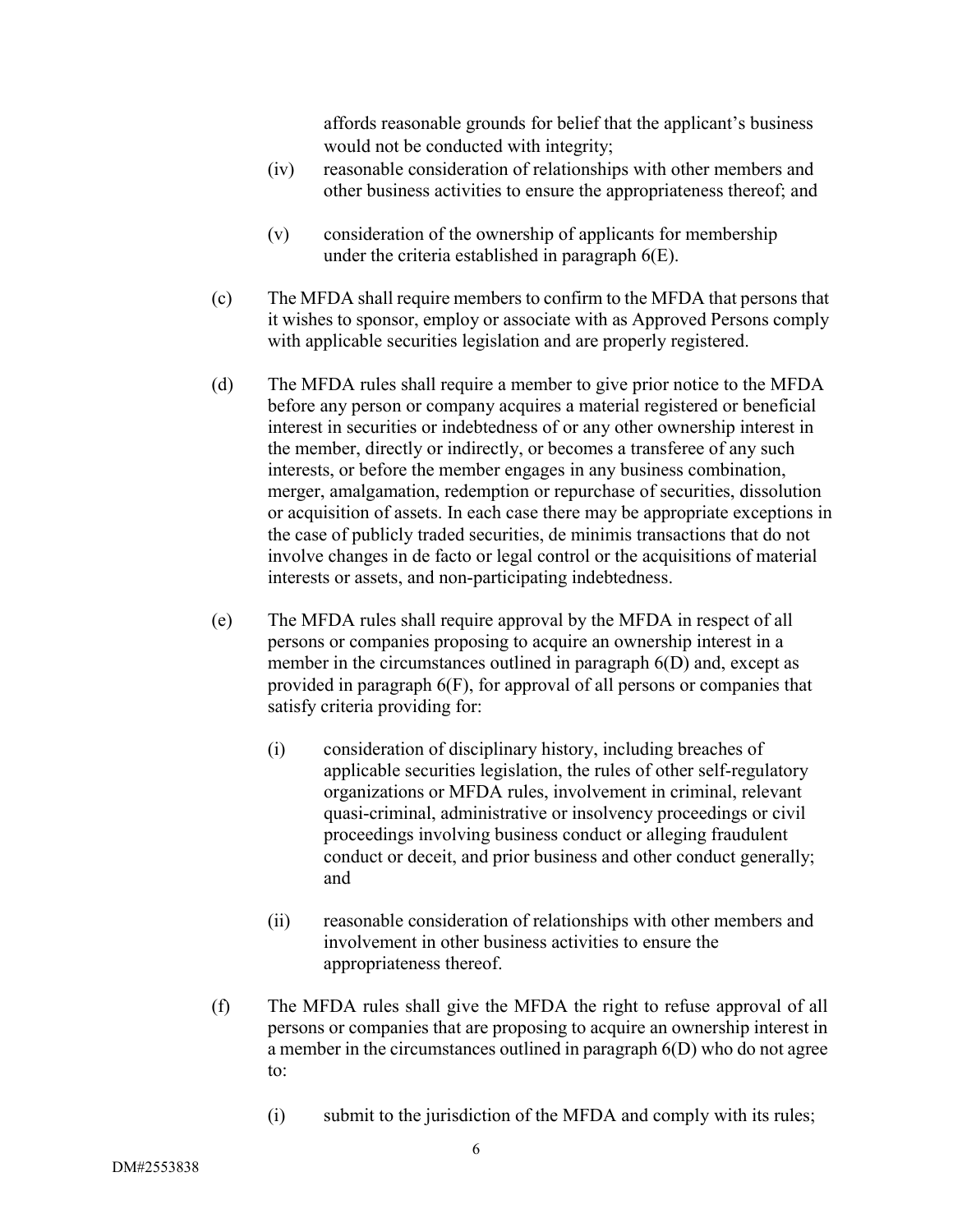- (ii) notify the MFDA of any changes in his, her or its relationship with the member or of any involvement in criminal, relevant quasi-criminal, administrative or insolvency proceedings or in civil proceedings involving business conduct or alleging fraudulent conduct or deceit;
- (iii) accept service by mail in addition to any other permitted methods of service;
- (iv) authorize the MFDA to co-operate with other regulatory and selfregulatory organizations, including sharing information with these organizations; and
- (v) provide the MFDA with such information as it may from time to time request and full access to and copies of any records.

# **7. Compliance by Members with MFDA Rules**

- (a) The MFDA shall enforce, as a matter of contract between itself and its members, compliance by its members and their Approved Persons with the rules of the MFDA and, to assist the Commission with carrying out its regulatory mandate, the MFDA shall cooperate with the Commission in ensuring compliance with applicable securities legislation relating to the operations, standards of practice and business conduct of members and Approved Persons, without prejudice to any action that may be taken by the Commission under securities legislation.
- (b) The MFDA shall conduct periodic reviews of its members and the members' Approved Persons to ensure compliance by its members and the members' Approved Persons with the rules of the MFDA and shall conduct such reviews at a frequency requested by the Commission or its staff. The MFDA shall also cooperate with the Commission in the conduct of reviews of its members and the members' Approved Persons as requested by the Commission or its staff, to ensure compliance by its members and their Approved Persons with applicable securities legislation.
- (c) The MFDA shall promptly advise the MFDA IPC of any actual or apparent material breach of the rules thereof of which the MFDA becomes aware.

# **8. Discipline of Members and Approved Persons**

(a) The MFDA shall, as a matter of contract, have the right to and shall appropriately discipline its members and their Approved Persons for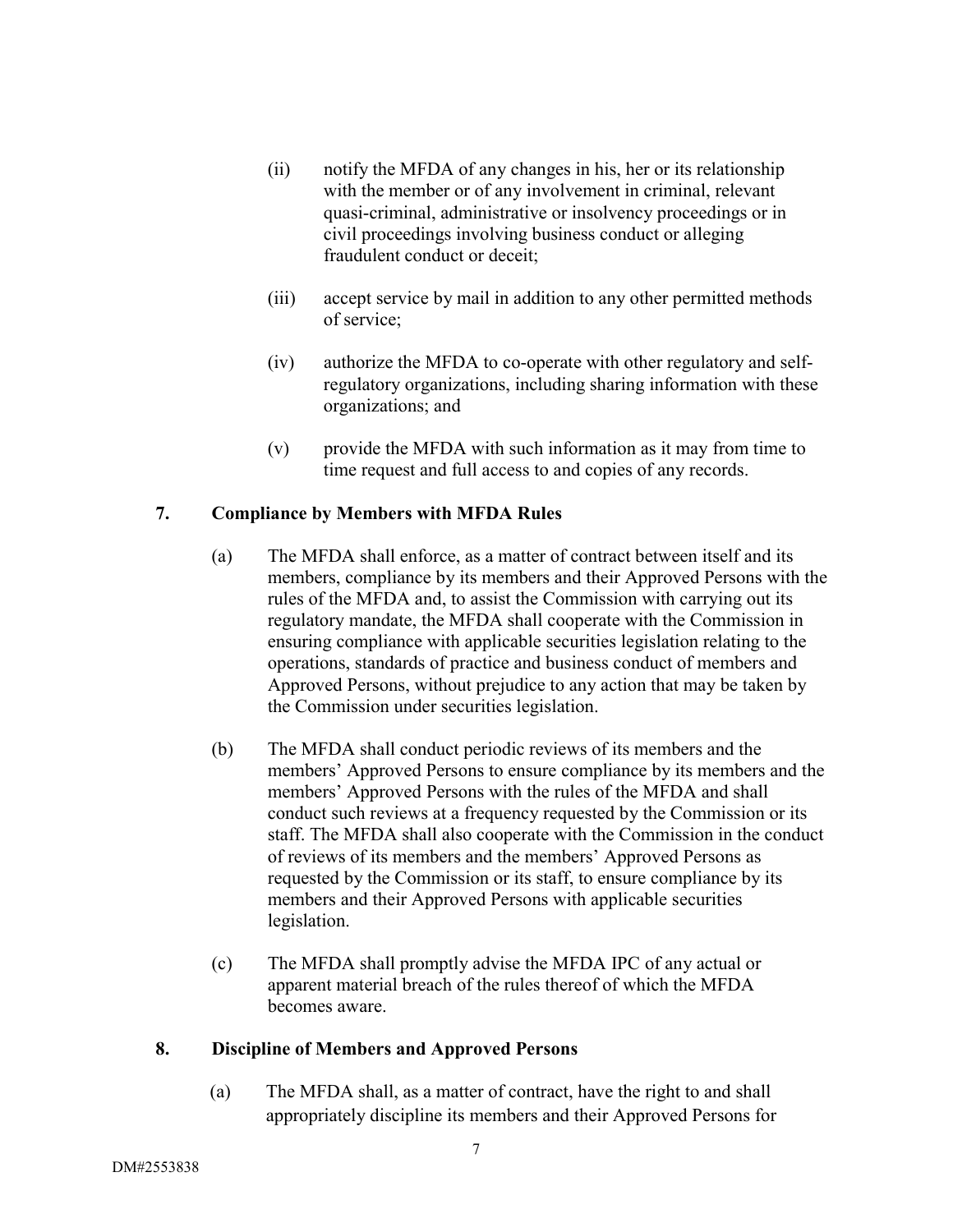violations of the rules of the MFDA and, to assist the Commission with carrying out its regulatory mandate, shall cooperate with the Commission in the enforcement of applicable securities legislation relating to the operations, standards of practice and business conduct of the members and Approved Persons, without prejudice to any action that may be taken by the Commission under securities legislation.

- (b) The MFDA rules shall enable it to prevent the resignation of a member from the MFDA if the MFDA considers that any matter affecting the member or any registered or beneficial holder of a direct or indirect ownership interest in securities, indebtedness or other interests in the member, or in a person or company associated or affiliated with the member or affecting the member's Approved Persons or any of them, should be investigated or that the member or any such person, company or Approved Person should be disciplined.
- (c) The MFDA shall require its members and their Approved Persons to be subject to the MFDA's review, enforcement and disciplinary procedures.
- (d) The MFDA shall notify the public and the media
	- (i) of any disciplinary or settlement hearing, as soon as practicable and in any event not less than 14 days prior to the date of the hearing, and
	- (ii) of the disposition of any disciplinary action or settlement, including any discipline imposed, and shall promptly make available any written decision and reasons.
- (e) Any notification required under paragraph 8 (D) shall include, in addition to any other information specified in paragraph 8 (D), the names of the member and the relevant Approved Persons together with a summary of circumstances that gave rise to the proceedings.
- (f) The MFDA shall maintain a register to be made available to the public, summarizing the information which is required to be disclosed under paragraphs 8 (D) and (E).
- (g) The MFDA shall at least annually review all material settlements involving its members or their Approved Persons and their clients with a view to determining whether any action is warranted, and the MFDA shall prohibit members and their Approved Persons from imposing confidentiality restrictions on clients vis-à-vis the MFDA or the Commission, whether as part of a resolution of a dispute or otherwise.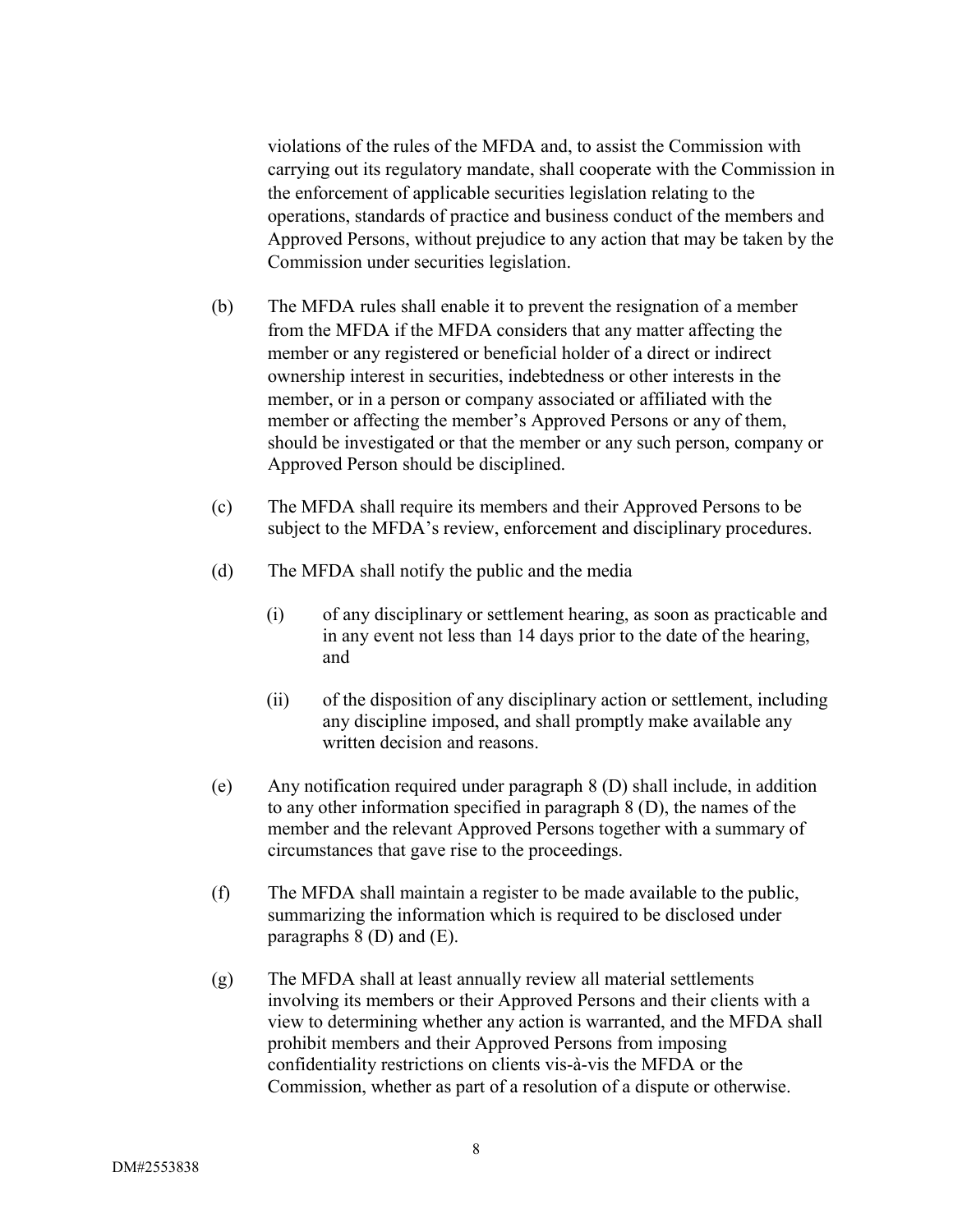(h) Disciplinary and settlement hearings shall be open to the public and media except where confidentiality is required for the protection of confidential matters. The criteria and any changes thereto for determining these exceptions shall be specified and submitted to the Commission for approval.

### **9. Due Process**

The MFDA shall ensure that the requirements of the MFDA relating to admission to membership, the imposition of limitations or conditions on membership, denial of membership and termination of membership are fair and reasonable, including in respect of notice, an opportunity to be heard or make representations, the keeping of a record, the giving of reasons and provision for appeals.

### **10. Use of Fines and Settlements**

All fines collected by the MFDA and all payments made under settlement agreements entered into with the MFDA may be used only as follows:

- (a) as approved by the MFDA's Board,
	- $(i)$  for funding the MFDA IPC;
	- (ii) for the development of systems or other expenditures that are necessary to address emerging regulatory issues and are directly related to protecting investors or the integrity of the capital markets, provided that any such use does not constitute normal course operating expenses;
	- (iii) for education or research projects that are directly relevant to the investment industry, are in the public interest, and which benefit the public or the capital markets;
	- (iv) to contribute to a non-profit, tax-exempt organization, the purposes of which include protection of investors, or those described in paragraph  $(A)(iii);$
	- (v) for such other purposes as may be subsequently approved by the Commission; or
- (b) for reasonable costs associated with the administration of the MFDA's hearing panels.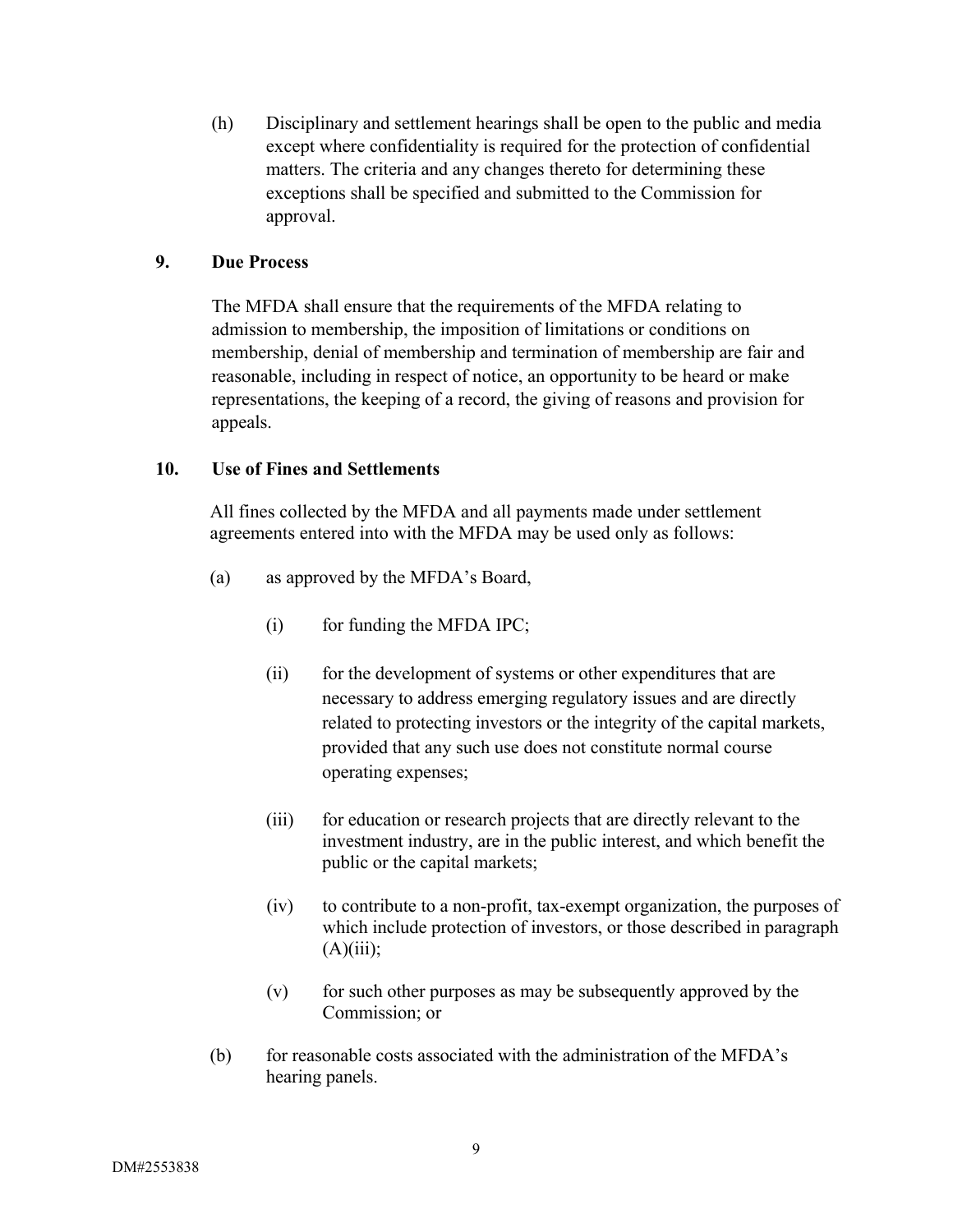## **11. Purpose of Rules**

- (a) The MFDA shall, subject to the terms and conditions of its recognition and the jurisdiction and oversight of the Commission in accordance with securities legislation, establish such rules as are necessary or appropriate to govern and regulate all aspects of its business and affairs and shall in so doing:
	- (i) seek to ensure compliance by members and their Approved Persons with applicable securities legislation relating to the operations, standards of practice and business conduct of the members;
	- (ii) seek to prevent fraudulent and manipulative acts and practices and to promote the protection of investors, just and equitable principles of trade and high standards of operations, business conduct and ethics;
	- (iii) seek to promote public confidence in and public understanding of the goals and activities of the MFDA and to improve the competence of members and their Approved Persons;
	- (iv) seek to standardize industry practices where appropriate for investor protection;
	- (v) seek to provide for appropriate discipline;

and shall not:

- (vi) permit unfair discrimination among investors, mutual funds, members or others; or
- (vii) impose any barrier to competition that is not appropriate.
- (b) Unless otherwise approved by the Commission, the rules of the MFDA governing the conduct of member business regulated by the MFDA shall afford investors protection at least equivalent to that afforded by securities legislation, provided that higher standards in the public interest shall be permitted and are encouraged.

# **12. Rules and Rule-Making**

MFDA will comply with the process for filing and obtaining Commission approval for by-laws, Rules and any amendments to by-laws or Rules as outlined in the JRRP, as amended from time to time.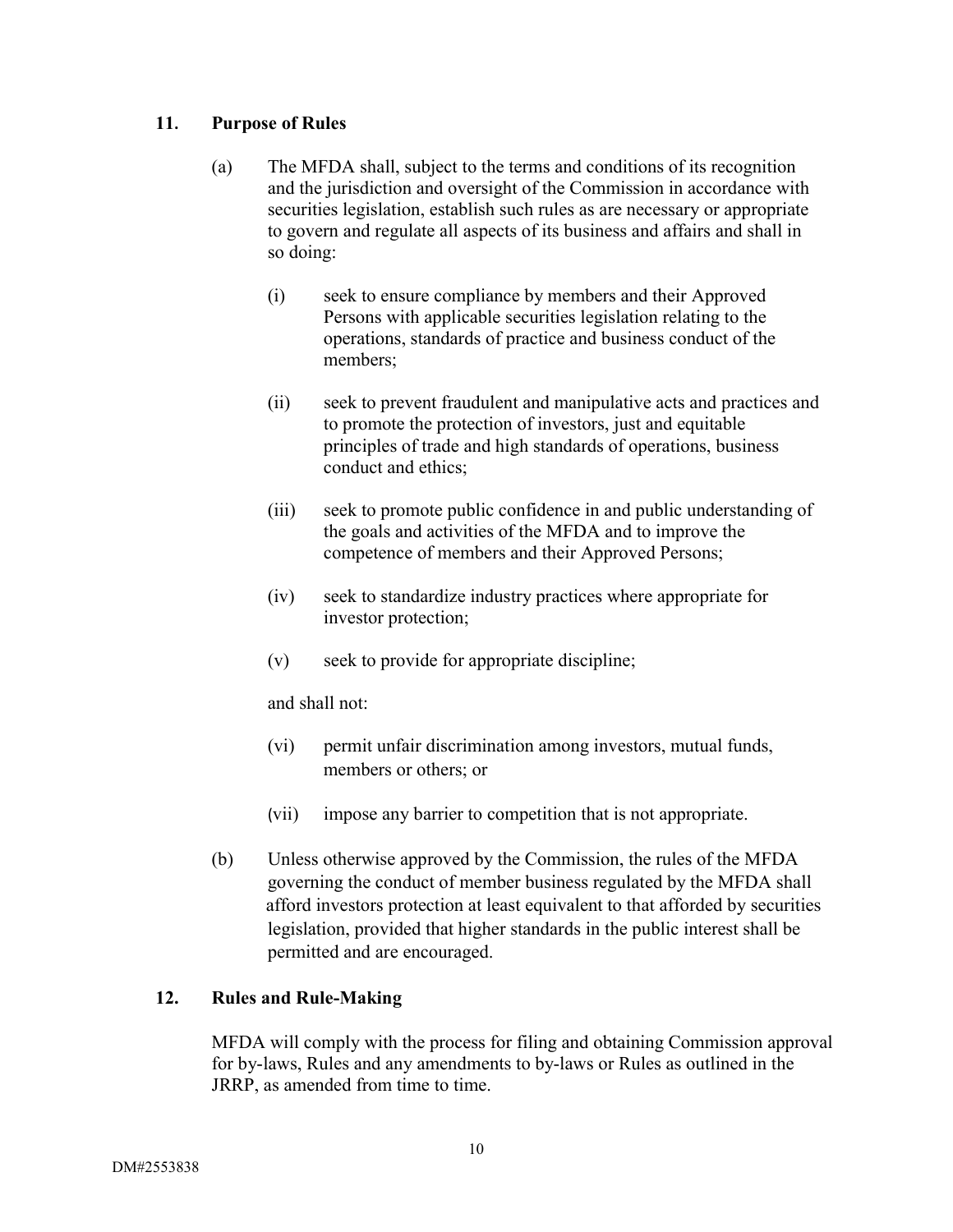### **13. Operational Arrangements and Resources**

- (a) The MFDA shall have adequate arrangements and resources for the effective monitoring and enforcement of compliance with its rules. With the consent of the Commission, the arrangements for monitoring and enforcement may make provision for the following:
	- (i) one or more parts of those functions to be performed (and without affecting its responsibility) by another body or person that is able and willing to perform it; and
	- (ii) its members and their Approved Persons to be deemed to be in compliance with its rules by complying with the substantially similar rules of such other body or person.

The Commission's consent may be varied or revoked from time to time and may be subject to terms and conditions.

- (b) The MFDA shall respond promptly and effectively to public inquiries and generally shall have effective arrangements for the investigation of complaints (including anonymous complaints) against its members or their Approved Persons. With the consent of the Commission, such arrangements may make provision for one or more parts of that function to be performed on behalf of the MFDA (and without affecting its responsibility) by another body or person that is able and willing to perform it. The Commission's consent may be varied or revoked from time to time and may be subject to terms and conditions. The MFDA and any other body or person performing such function on behalf of the MFDA shall not refrain from investigating complaints due to the anonymity of the complainant where the complaint is otherwise worthy of investigation and sufficiently detailed to permit investigation.
- (c) The MFDA shall ensure that it is accessible to the public and shall designate and make available to the public the names and telephone numbers of persons to be contacted for various purposes, including making complaints and enquiries.
- (d) The arrangements and resources referred to in paragraphs (A) and (B) above shall consist at a minimum of:
	- (i) a sufficient complement of qualified staff, including professional and other appropriately trained staff;
	- (ii) an adequate supervisory structure;
	- (iii) adequate management information systems;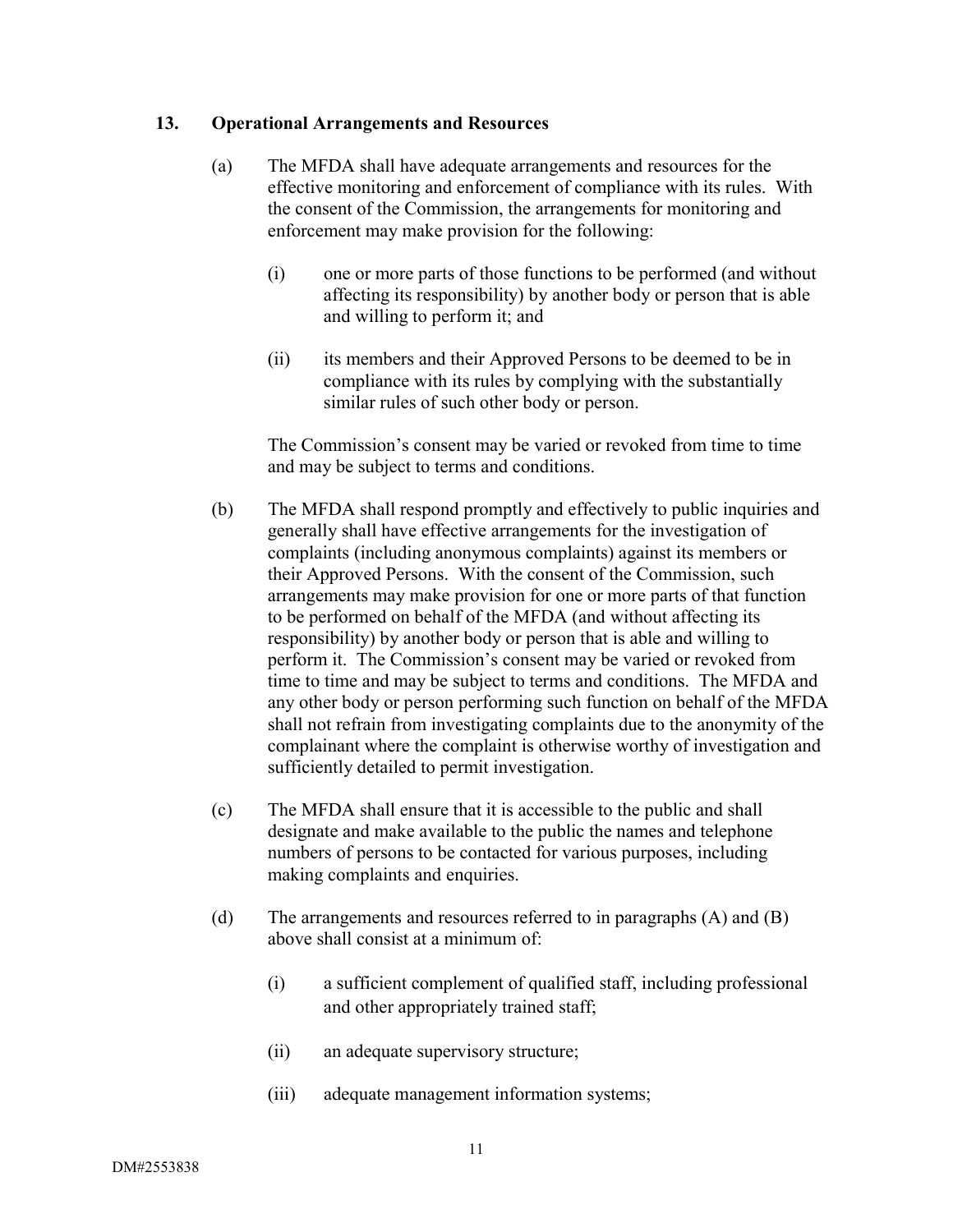- (iv) a compliance department and an enforcement department with appropriate reporting structures directly to senior management, and with written procedures wherever practicable;
- (v) procedures and structures that minimize or eliminate conflicts of interest within the MFDA;
- (vi) inquiry and complaint procedures and a public information facility, including with respect to the discipline history of members and their Approved Persons;
- (vii) guidelines regarding appropriate disciplinary sanctions; and
- (viii) the capacity and expertise to hold disciplinary hearings (including regarding proposed settlements) utilizing public representatives within the meaning of the current section 19.5 of the MFDA's Bylaw No. 1 together with member representatives.
- (e) The MFDA shall cooperate and assist with any reviews, scheduled or unscheduled, of its self-regulatory functions by the MFDA IPC or the Commission. In addition, in the event that the Commission is of the view that there has been a serious actual or apparent failure in the MFDA's fulfilment of its self-regulatory functions, the MFDA shall, where requested by the Commission, undergo an independent third party review on terms and by a person or persons satisfactory to or determined by the Commission, which review shall be at the expense of the MFDA.
- (f) The MFDA shall cooperate and assist with any reviews, scheduled or unscheduled, of its corporate governance structure by the Commission. In addition, in the event that the Commission is of the view that there has been a serious weakness in the MFDA's corporate governance structure, the MFDA shall upon the request of the Commission undergo an independent third party review on terms and by a person or persons satisfactory to or determined by the Commission, which review shall be at the expense of the MFDA.
- (g) The MFDA shall not make material changes to its organizational structure, which would affect its self-regulatory functions, without prior approval of the Commission.
- (h) The MFDA shall comply with reporting requirements set out in Appendix A, as amended from time to time by the Commission or its staff. The MFDA shall also provide the Commission with other reports, documents and information as the Commission or its staff may request.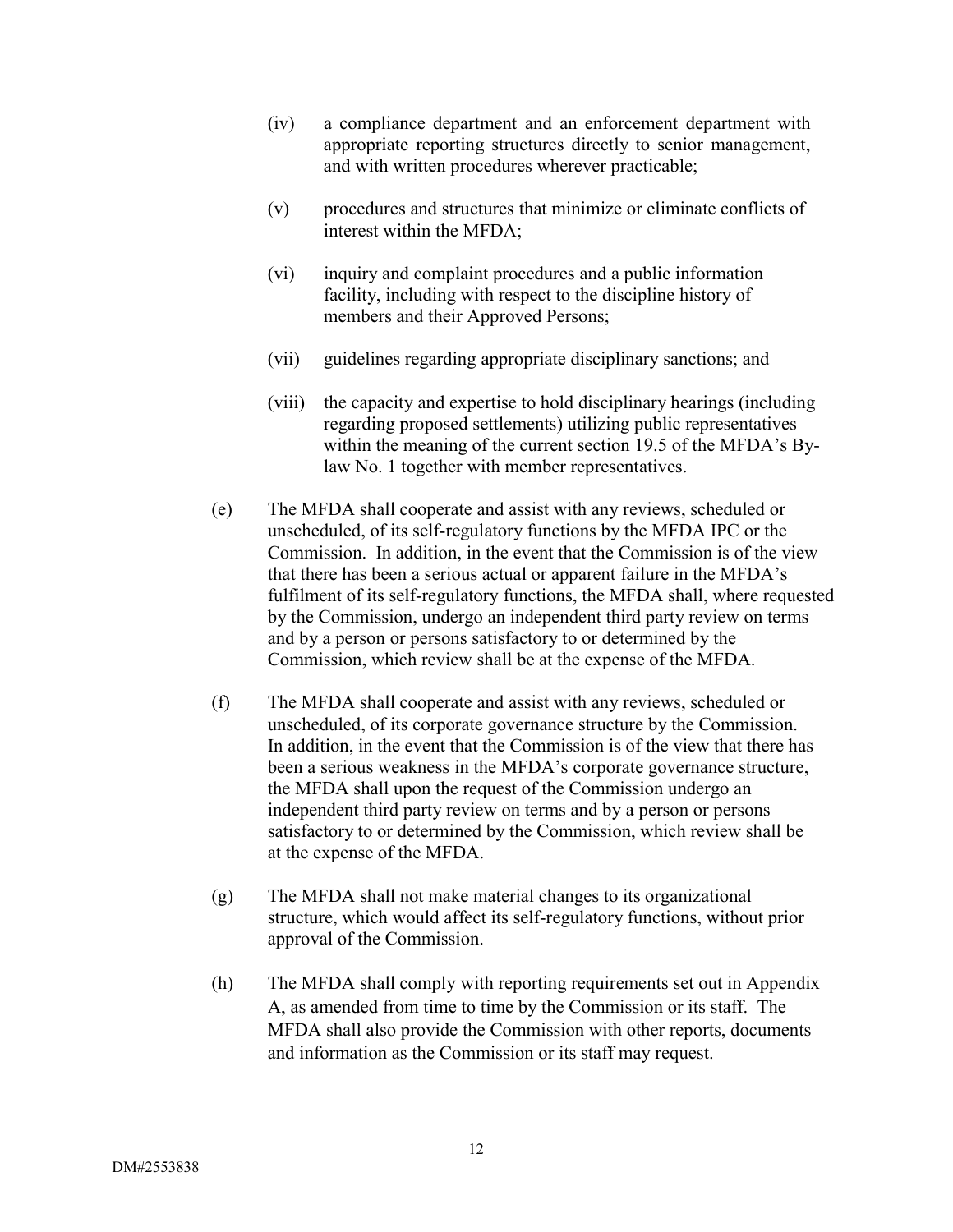# **14. Capacity and Integrity of CE Tracking System**

- (a) The MFDA must ensure that its continuing education tracking system (CE Tracking System) has
	- (i) appropriate internal controls to ensure integrity and security of information; and
	- (ii) has reasonable and sufficient capacity, and backup to enable the MFDA to properly carry on its business.
- (b) The MFDA must on a reasonably frequent basis, and at least biennially, cause a report to be prepared in accordance with established audit standards by a qualified party which provides details of a review designed to ensure that the CE Tracking System has an adequate system of internal controls (including, but not limited to, integration into the MFDA business continuity and disaster recovery plans).
- (c) Before finalizing any engagement to prepare the report described in (B), the MFDA must discuss the choice of qualified party and scope of the review with the Commission.

# **15. Information Sharing**

The MFDA shall assist and cooperate with, by sharing information and otherwise, the MFDA IPC, the Commission and its staff, and other Canadian federal, provincial and territorial recognized self-regulatory organizations and regulatory authorities, including without limitation, those responsible for the supervision or regulation of securities firms, financial institutions, insurance matters and competition matters. The Commission and its staff shall have unrestricted access to the books and records, management, staff and systems of the MFDA.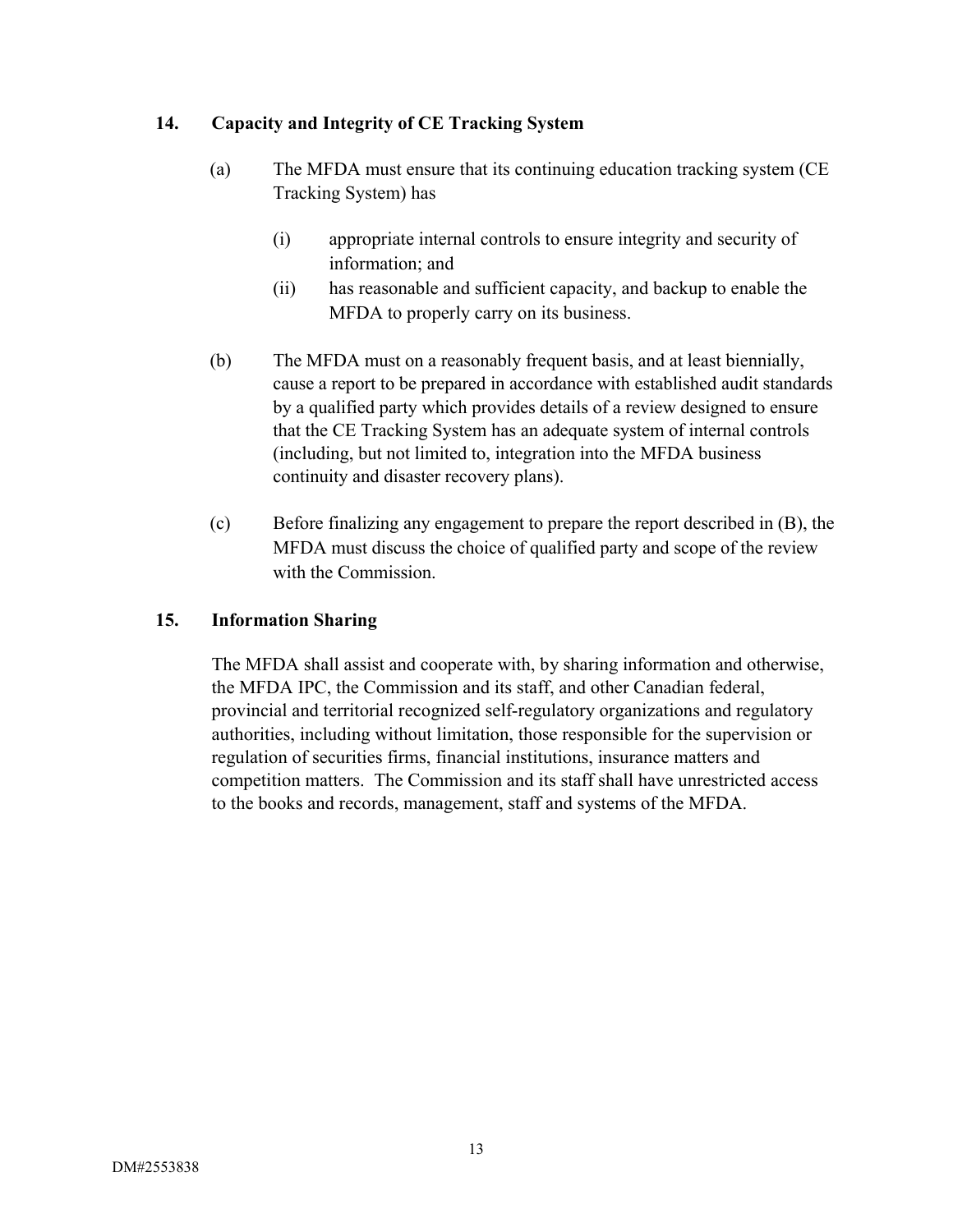# **Appendix A**

# **Reporting Requirements**

### **1. Prior Notification**

The MFDA will provide the Commission with at least twelve months' written notice prior to completing any transaction that would result in the MFDA:

- (a) ceasing to perform its services;
- (b) discontinuing, suspending or winding-up all or a significant portion of its operations; or
- (c) disposing of all or substantially all of its assets.

## **2. Immediate Notification**

The MFDA will immediately notify the Commission of the following events:

- (a) the admission of a new member, including the member's name, and any terms and conditions that are imposed on the member;
- (b) members whose rights and privileges or membership will be suspended or terminated, including:
	- (i) the member's name;
	- (ii) the reasons for the proposed suspension or termination; and
	- (iii) a description of the steps being taken to ensure that the member's clients are being dealt with appropriately;
- (c) receipt of a member's intention to resign;
- (d) receipt of an application for a Board exemption or amendment to a Board exemption that could have a significant impact on:
	- (i) MFDA members and others subject to the MFDA's jurisdiction, or
	- (ii) the capital markets generally including, for greater clarity, certain stakeholders or sectors.

The notice required by this section, other than in (d), may be provided by the MFDA issuing a public notice containing the information, provided that such public notice will be issued immediately after the decision is made for admission, suspension or termination of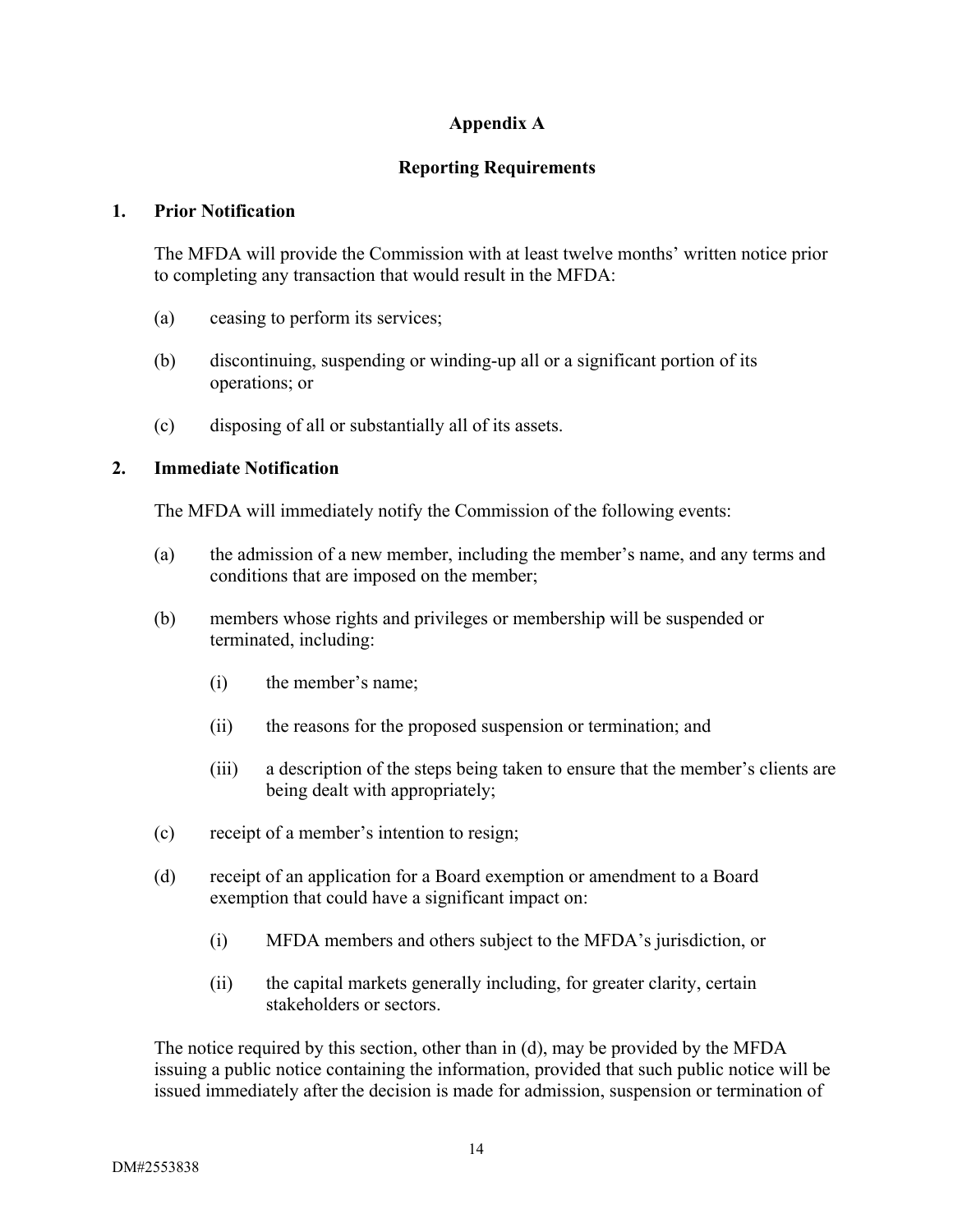membership and immediately after receipt of a notice of intention to resign, as the case may be.

## **3. Prompt Notification**

The MFDA will provide the Commission with prompt notice of the following events and situations, and in each case describe the circumstances that gave rise to the reportable event or situation, the MFDA's proposed response to ensure resolution, and, if appropriate, provide timely updates:

- (a) situations that would reasonably be expected to raise concerns about the MFDA's financial viability, including but not limited to, an inability to meet its expected expenses for the next quarter or the next year;
- (b) any determination by the MFDA, or notification from any of the Recognizing Regulators, that the MFDA is not or will not be in compliance with one or more of the terms and conditions of its recognition in any jurisdiction;
- (c) any material violations of securities legislation of which the MFDA becomes aware in the ordinary course operation of its business;
- (d) any breach of security safeguards involving information under the MFDA's control if it is reasonable in the circumstances to believe that the breach creates a real risk of significant harm to investors, issuers, registrants, other market participants, the MFDA, the MFDA IPC, or the capital markets;
- (e) actual or apparent misconduct or non-compliance by members, Approved Persons, or others, where investors, clients, creditors, members, the MFDA IPC or the MFDA may reasonably be expected to suffer serious damage as a consequence thereof, including but not limited to:
	- (i) where fraud appears to be present; or
	- (ii) where serious deficiencies in supervision or internal controls exist;
- (f) situations that would reasonably be expected to raise concerns about a member's continued viability, including but not limited to, capital deficiency, early warning, and any condition which, in the opinion of the MFDA, could give rise to payments being made out of the MFDA IPC, including any condition which, alone or together with other conditions, could, if appropriate corrective action is not taken, reasonably be expected to:
	- (i) inhibit the member from promptly completing securities transactions, promptly segregating clients' securities as required or promptly discharging its responsibilities to clients, other members, or creditors;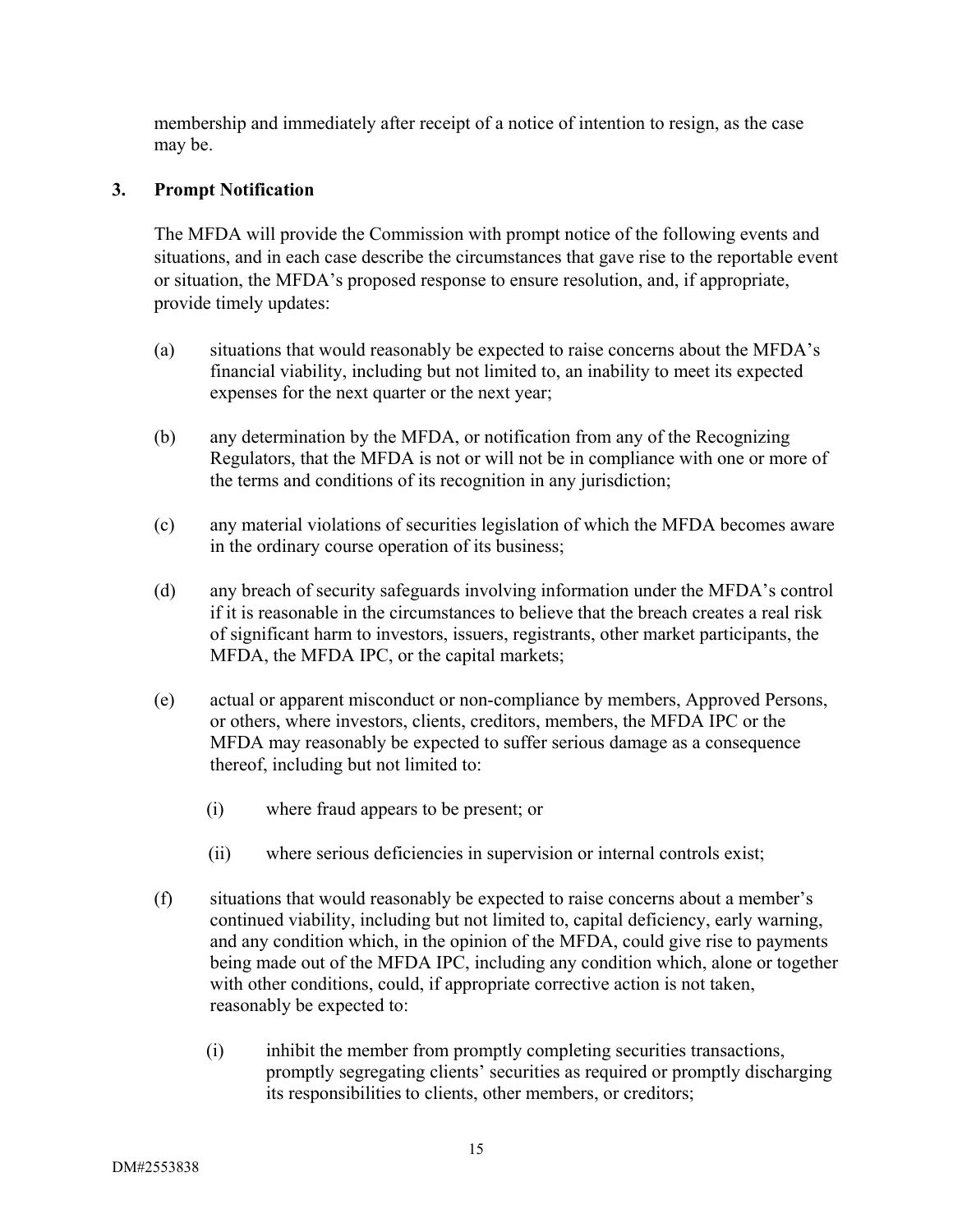- (ii) result in material financial loss to the member or its clients; or
- (iii) result in material misstatement of the member's financial statements;
- (g) any action taken by the MFDA with respect to a member in financial difficulty;
- (h) any terms and conditions imposed, varied or removed by the MFDA relating to a member;
- (i) any enforcement agreement and undertaking entered into, varied or rescinded at the MFDA's request relating to a member.

# **4. Quarterly Reporting**

The MFDA will file on a quarterly basis with the Commission a report pertaining to the MFDA's regulatory operations promptly after the report is reviewed or approved by the MFDA's Board, board committees, or senior management, as the case may be, containing at a minimum the following information and documents:

- (a) a summary of ongoing initiatives, policy changes, and emerging or key issues that arose in the previous quarter for each of the MFDA's regulatory operations;
- (b) a summary of all compliance examinations in progress or completed during the previous quarter, and all compliance examinations scheduled to be commenced in the upcoming quarter by the MFDA office and department, including information on repeat or significant deficiencies;
- (c) a summary of all discretionary exemptions granted to individuals and members during the previous quarter;
- (d) summary statistics for the previous quarter regarding all client complaints, and complaints received from other sources including, but not limited to, any other securities regulatory authority;
- (e) summary statistics by MFDA office for the previous quarter regarding the caseload for each of case assessment, investigations and prosecutions, including the length of time the files have been open;
- (f) a summary of enforcement files that were referred to any of the Recognizing Regulators during the previous quarter; and
- (g) the MFDA's regulatory staff complement, by function, and details of any material changes or reductions in regulatory staffing, by function, during the previous quarter.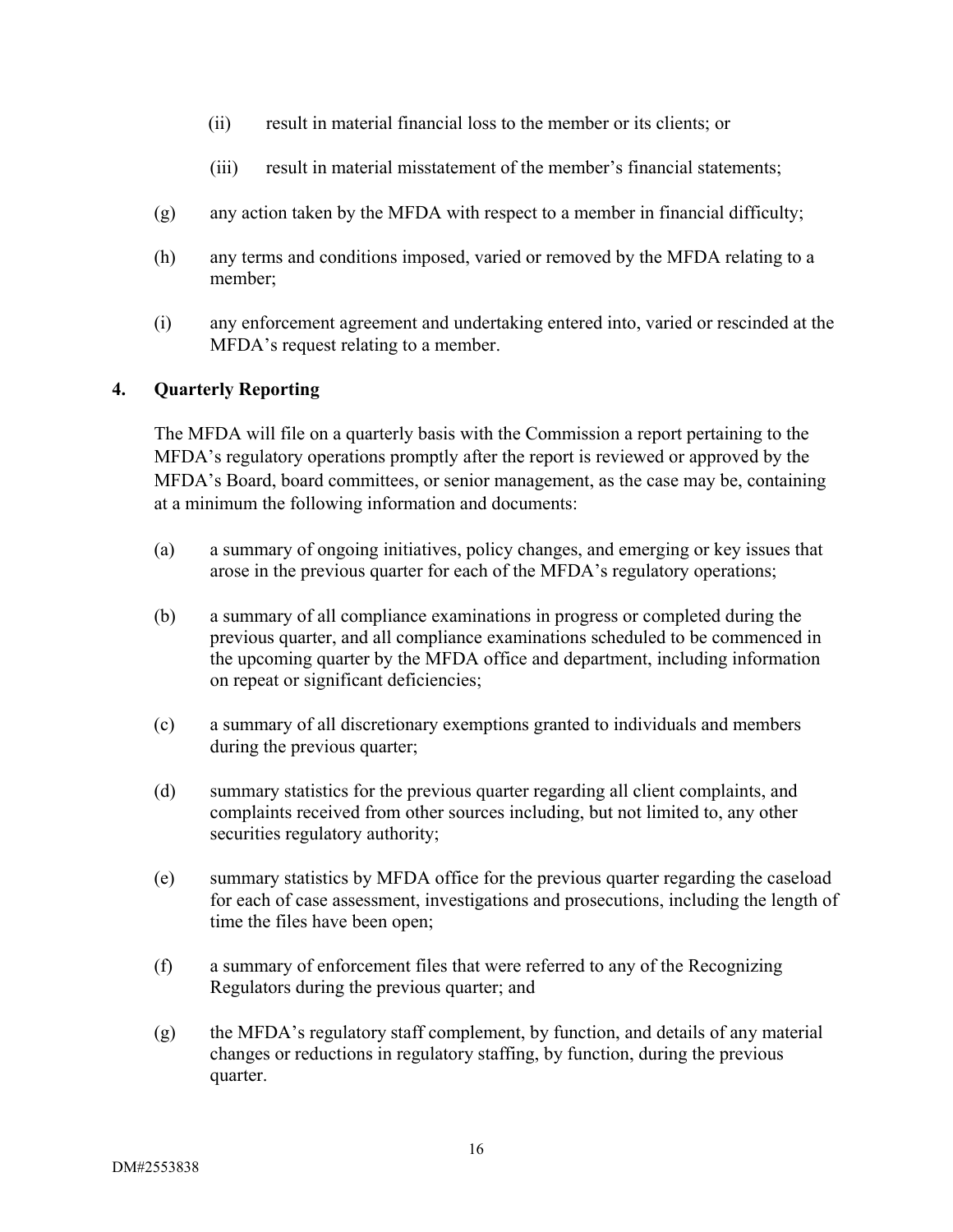## **5. Annual Reporting**

The MFDA will file on an annual basis with the Commission a report pertaining to the MFDA's regulatory operations promptly after the report is reviewed or approved by the MFDA's Board, board committees or senior management, as the case may be, containing at a minimum the following documents:

- (a) a self-assessment containing information as specified by Commission staff from time to time and include the following information:
	- (i) an assessment of how the MFDA is meeting its regulatory mandate, including an assessment against the recognition criteria and the terms and conditions in Schedule A to the Recognition Order;
	- (ii) an assessment against its strategic plan;
	- (iii) a description of trends seen as a result of compliance reviews, investigations and prosecutions conducted, and complaints received, including the MFDA's plan to deal with any issues;
	- (iv) whether the MFDA is meeting its benchmarks, and reasons for any benchmarks not being met;
	- (v) a description and update on significant projects undertaken by the MFDA; and
	- (vi) a description of issues raised by any of the Recognizing Regulators, external auditors or internal audit, which are being tracked by the MFDA's senior management, together with a summary of the progress made on their resolution; and
- (b) certification by the MFDA's Chief Executive Officer and General Counsel that the MFDA is in compliance with the terms and conditions applicable to it in Schedule A to this Recognition Order.

# **6. Financial Reporting**

- (a) The MFDA will file with the Commission unaudited quarterly financial statements with notes within 60 days after the end of each financial quarter.
- (b) The MFDA will file with the Commission audited annual financial statements accompanied by the report of an independent auditor within 90 days after the end of each fiscal year.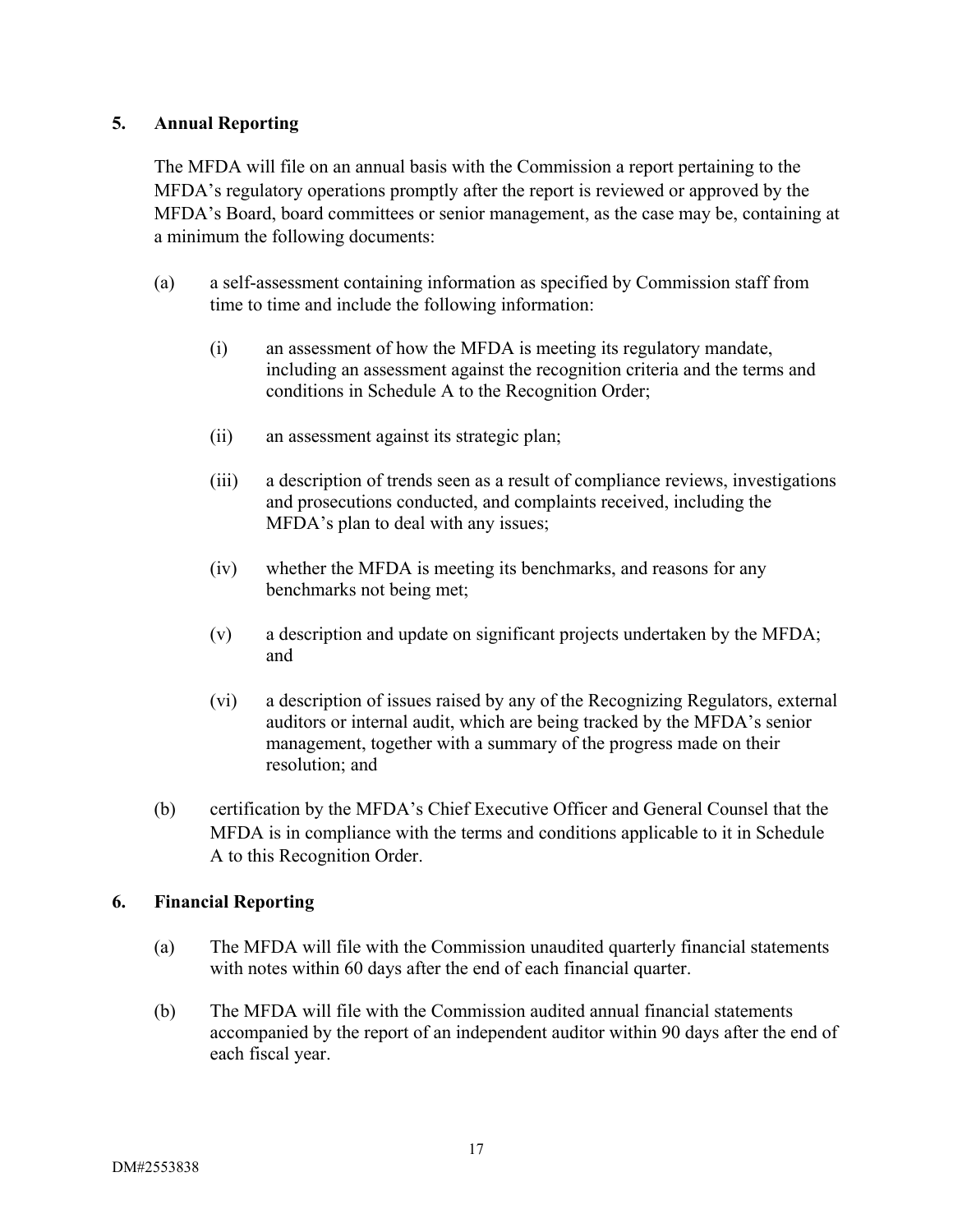## **7. Other Reporting**

- (a) The MFDA will provide the Commission on a timely basis with the following information and documents upon publication or completion of review and approval by the MFDA's Board, board committees, or senior management, as the case may be:
	- (i) the results of any corporate governance review referred to in term and condition 13(F) of Schedule A to this Recognition Order;
	- (ii) material changes to the code of business ethics and conduct and the written policy about managing potential conflicts of interests of members of the MFDA's Board;
	- (iii) changes in the members of the MFDA's Board;
	- (iv) the financial budget for the current year, together with the underlying assumptions, that have been approved by the MFDA's Board;
	- (v) enterprise risk management reports, and any material changes to enterprise risk management methodology;
	- (vi) the internal audit charter, annual internal audit plan, and internal audit reports, or similar interval review documents;
	- (vii) the annual report for the current year;
	- (viii) material changes to the compliance or enforcement processes or scope of work, including risk assessment models for:
		- (A) Financial Compliance;
		- (B) Sales Compliance; and
		- (C) Enforcement.
- (b) The MFDA will provide the Commission with reasonable prior notice of any document that it intends to publish or issue to the public or to any class of members which, in the opinion of the MFDA, could have a significant impact on:
	- (i) its members and others subject to its jurisdiction; or
	- (ii) the capital markets generally.